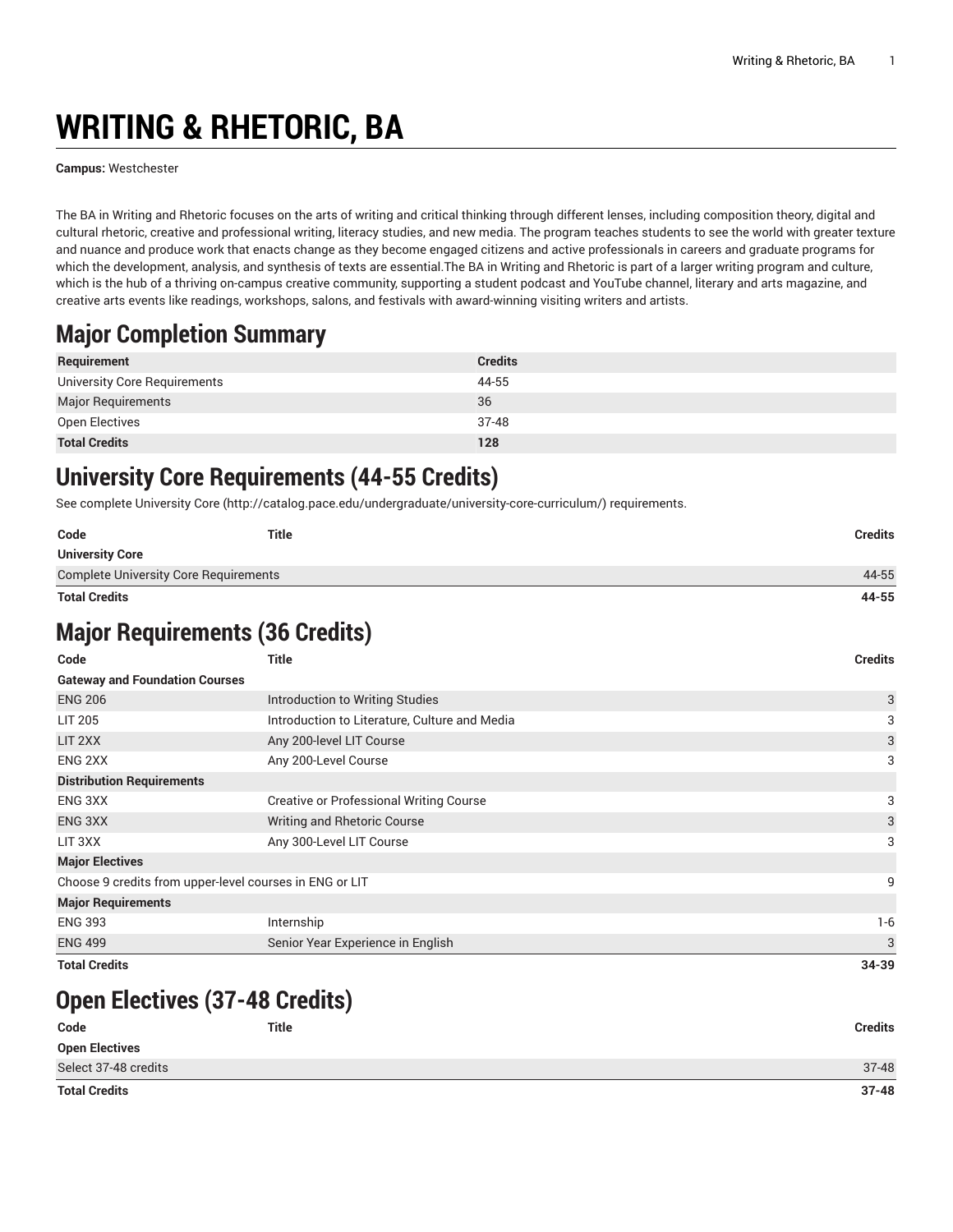| Course                                          | <b>Title</b>                                                                                          | <b>Credits</b>            |
|-------------------------------------------------|-------------------------------------------------------------------------------------------------------|---------------------------|
| <b>First Year</b>                               |                                                                                                       |                           |
| Fall                                            |                                                                                                       |                           |
| <b>ENG 110</b>                                  | Composition                                                                                           | 3                         |
| <b>UNV 101</b>                                  | First-Year Seminar. Introduction to University Community                                              | $\mathbf{1}$              |
|                                                 | First Second Language Course. See Advisor for guidelines                                              | 3                         |
|                                                 | Take two remaining Area of Knowledge course (Learning Community (LC))                                 | $\,$ 6 $\,$               |
| <b>CIS 101</b>                                  | Introduction to Computing                                                                             | 3                         |
|                                                 | <b>Credits</b>                                                                                        | 16                        |
| <b>Spring</b>                                   |                                                                                                       |                           |
| <b>ENG 120</b>                                  | <b>Critical Writing</b>                                                                               | 4                         |
| <b>COM 200</b>                                  | <b>Public Speaking</b>                                                                                | 3                         |
| <b>ENG 206</b>                                  | Introduction to Writing Studies                                                                       | 3                         |
| One Lab Science course                          |                                                                                                       | 3                         |
| Second Language Course, if applicable           |                                                                                                       | 3                         |
|                                                 | <b>Credits</b>                                                                                        | 16                        |
| <b>Second Year</b>                              |                                                                                                       |                           |
| Fall                                            |                                                                                                       |                           |
| <b>LIT 205</b>                                  | Introduction to Literature, Culture and Media                                                         | 3                         |
|                                                 | One 200-level major foundation requirement course in subject ENG                                      | 3                         |
|                                                 | Take any one remaining Area of Knowledge course                                                       | 3                         |
| One Civic Engagement (CE) course                |                                                                                                       | 3                         |
|                                                 | Take any one remaining Area of Knowledge course                                                       | 3                         |
|                                                 |                                                                                                       |                           |
|                                                 | <b>Credits</b>                                                                                        | 15                        |
| <b>Spring</b>                                   |                                                                                                       |                           |
| <b>MAT 102</b>                                  | <b>Mathematics for Life</b>                                                                           | 3                         |
|                                                 | One 200-level major foundation requirement course in subject LIT (Writing Enhanced (WE) course)       | 3                         |
|                                                 | Take any one remaining Area of Knowledge course                                                       | 3                         |
| Open Elective Course                            |                                                                                                       | 3                         |
|                                                 | Take any one remaining Area of Knowledge course                                                       | 3                         |
| <b>ENG 201</b>                                  | Writing in the Disciplines                                                                            | 3                         |
|                                                 | <b>Credits</b>                                                                                        | 18                        |
| <b>Third Year</b>                               |                                                                                                       |                           |
| Fall                                            |                                                                                                       |                           |
|                                                 | One 300-level major requirement distribution course in subject ENG (Creative or Professional Writing) | 3                         |
|                                                 | One 300-level major requirement distribution course in subject LIT                                    | 3                         |
| <b>ENG 393</b>                                  | Internship                                                                                            | $\ensuremath{\mathsf{3}}$ |
| Take any one remaining Area of Knowledge        |                                                                                                       | 3                         |
| Open Elective Course                            |                                                                                                       | 3                         |
| Open Elective Course                            |                                                                                                       | 3                         |
|                                                 | <b>Credits</b>                                                                                        | 18                        |
| <b>Spring</b>                                   |                                                                                                       |                           |
|                                                 | One 300-level major requirement distribution course in subject ENG (Writing & Rhetoric Studies)       | 3                         |
| One major elective course in subject ENG or LIT |                                                                                                       | 3                         |
| One major elective course in subject ENG or LIT |                                                                                                       | 3                         |
|                                                 | Take any one remaining Area of Knowledge course                                                       | 3                         |
| Open Elective Course                            |                                                                                                       | 3                         |
|                                                 | <b>Credits</b>                                                                                        | 15                        |
| <b>Fourth Year</b>                              |                                                                                                       |                           |
| Fall                                            |                                                                                                       |                           |
| One major elective course in subject ENG or LIT |                                                                                                       | 3                         |
| <b>Open Elective Course</b>                     |                                                                                                       | 3                         |